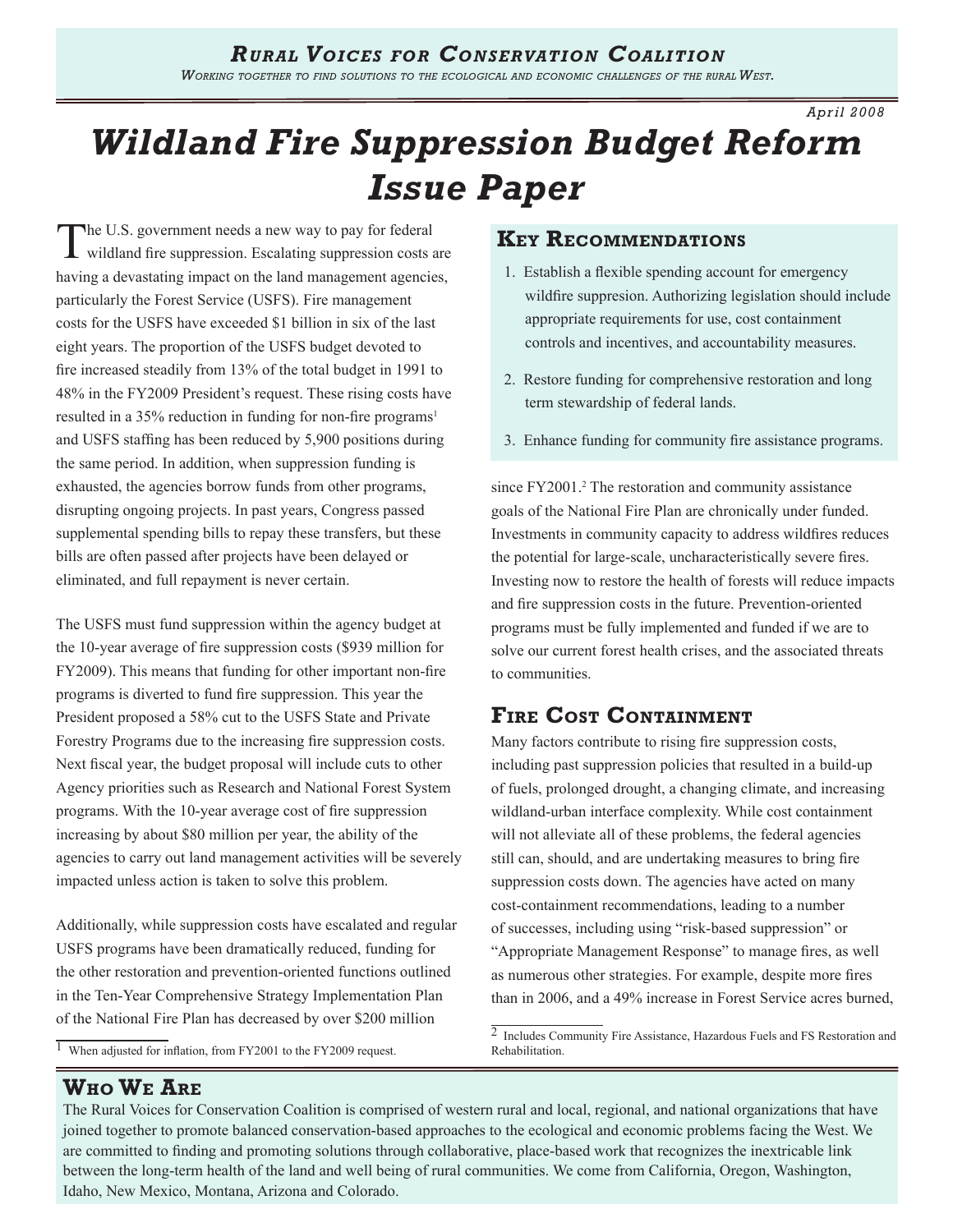the cost of suppressing Forest Service fires was \$127 million lower in 2007 due to aggressive implementation of Appropriate Management Response and other cost containment measures. With suppression costs forecasted to exceed \$1.3 billion for the Forest Service and the Department of the Interior in FY2009, even a 5-10% decrease in costs makes an enormous difference. The agencies' focus on cost containment also provides assurances to Congress, the Administration, and the public that the agencies will not freely or haphazardly spend increased fire suppression funding, and demonstrates that they are committed to accountability and management controls.

Unfortunately, cost control measures alone will not be enough to solve the problem of extraordinary suppression costs. When wildfires reach large sizes, there is enormous social and political pressure to use every available resource, regardless of cost, to control the fire.<sup>5</sup> A changing climate has already led to a longer fire season in many parts of the West and this is unlikely to change in the foreseeable future. As such, Congress must also increase investment: 1) To assist counties and municipalities in managing demographic trends which indicate that more people will continue to build homes in the wildland urban interface; 2) To accelerate forest restoration and long-term stewardship; and 3) To support programs related to community assistance, and utilization and marketing of small diameter material and underutilized species, which are often removed during hazardous fuel reduction and restoration activities.

### **Recommendations**

RVCC recommends that Congress identify a new funding mechanism for emergency suppression activities, and restore funding to adequate levels for both wildland fire accounts and non-fire programs that fund comprehensive restoration, longterm stewardship and community assistance.

### *1. Partitioning the Suppression Budget.*

A new suppression funding structure that creates a separate (or "partitioned") flexible suppression spending account for unanticipated large fire events is critical. The partition should be based on large fires that escape initial attack, the

true cost-driver of suppression expenditures. In general, only about one percent of wildfires burn 95% of all burned acres, consuming 85% of total suppression funds. These "one percent" of fires are truly above and beyond normal budgeting processes – true "emergencies". As such, they should be paid for differently.

The creation of this separate account must be complemented by the following three actions: 1) Funding for this partitioned account must not come from already depleted agency budgets and should be designated as "emergency" so as not to count against agency budget caps; 2) The agencies' normal suppression budgets must remain robust, reflecting current suppression needs for the remainder of fires not in that "one percent;" 3) Funds must be redistributed back into those agency programs that have been reduced severely because of increasing suppression costs (programs such as, recreation and wilderness, vegetation and watersheds, wildlife and fisheries, roads and trails, land acquisition, and others). These three adjustments will reduce budgetary pressures on the other agency accounts, allow better planning and predictability, and enable the agencies to fulfill their missions and mandates, including management actions that reduce suppression expenditures.

We also recommend that the partitioned account be closely tied to appropriate sideboards, cost containment controls, and line officer incentives to ensure that the agencies continue to streamline costs and better manage fire. Requirements should be put in place that the agencies must meet before accessing the emergency suppression account. These requirements should include, for example, minimum criteria – such as size, severity, and values at risk. In addition, the agencies must be able to demonstrate that they remain committed to cost containment. Incentives should be put in place to limit the use of this account, and to reward the agencies for not drawing down the account. Lastly, the agencies should report to Congress on how they spend the funds in this separate account at the end of each fiscal year to ensure accountability.

### *2. Funding for Restoration and Stewardship*

Continued and enhanced funding for restoration and longterm stewardship is critical to improving and maintaining forest health, reducing the risk of uncharacteristic wildfire, and curbing the spread of insect and disease outbreaks. Federal programs that support restoration and stewardship

<sup>3</sup> Statement of Under Secretary Mark Rey, United States Department of Agriculture Before the Senate Committee on Energy and Natural Resources concerning<br>the Forest Service FY2009 Budget: February 14, 2008.

<sup>&</sup>lt;sup>4</sup> It should be noted that while cost containment measures are important, the number one priority of the agencies is, and should continue to be, the safety of both the fire fighters and the public.

The Brookings Institution, *Towards a Collaborative Cost Management Strategy: 2006 U. S. Forest Service Large Wildfire Cost Review Recommendations* (May 1, 2007). A Report on 2006 Wildland Fires by the Independent Large Wildfire Cost Panel Chartered by the U. S. Secretary of Agriculture.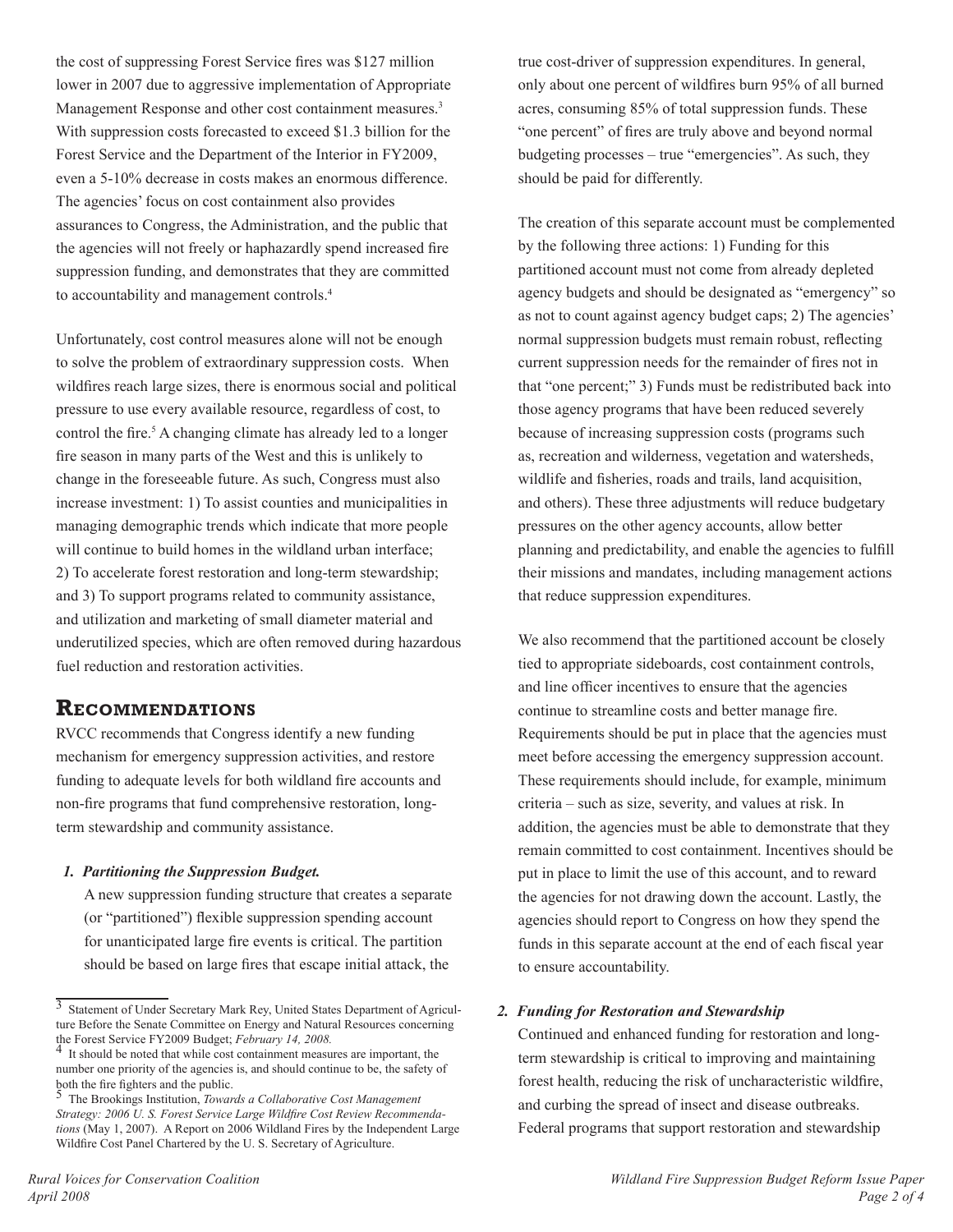on public lands should continue to emphasize and hold agencies accountable for ensuring that communities have an opportunity to collaborate with the federal agencies; that community benefits are adequately considered in how the agency designs and offers their projects; and provision of technical assistance related to the marketing and utilization of restoration by-products is supported. Community benefit, and marketing and utilization were critical, and effective, components during the initial years of the National Fire Plan. Renewed investment and commitment to these components is needed to ensure we can achieve landscapescale restoration and long-term stewardship goals.

### *3. Funding for Community Fire Assistance*

Rural and volunteer firefighters are the front lines on many wildland fires. Financial support for training, equipment, and other fire department needs is critical to successful initial attack, protecting homes, and stopping fire starts before they become large. In addition, since the establishment of the National Fire Plan in 2000, numerous policies and programs, including the Community Wildfire Protection Plans (CWPPs) established by the Healthy Forests Restoration Act, have set a path for communities across the nation to work collaboratively with public agencies to identify and reduce wildfire risk. The federal government must fully fund community fire assistance programs that support rural and volunteer firefighters, help with the development and implementation of CWPPs and community-based hazardous fuels reduction programs, and fund education programs like Firewise, as well as develop guidance and models to assist communities in implementing zoning and building codes in the Wildland Urban Interface.

### *4. Agency Support for Fire Use*

The agencies must also continue their movement towards a robust fire management strategy that includes incorporating fire back into its natural place on the landscape, as is required by the USDA and USDOI Federal Fire Policy. That means fully implementing the 1995 Federal Fire Policy and its 2001 Update, which include a recognition that fire is important in maintaining our natural ecosystems and that natural fire, through the Wildland Fire Use tool, should be used to protect, maintain, and enhance resources and, as nearly as possible, be allowed to function in its natural ecological role.

# **Conclusion**

A new mechanism for emergency fire suppression funding, coupled with restoring needed funding to comprehensive restoration, long-term stewardship, and community assistance programs within the agency budgets will start the agencies on a path toward comprehensive restoration and stewardship that will reduce uncharacteristically severe wildfires. Communities and forests will benefit from better protection and climate change impacts from catastrophic fire will be reduced. The Rural Voices for Conservation Coalition is prepared to serve as a resource for ideas and strategies to implement these recommendations. We look forward to working with the Administration and Congress to solve these problems and to move forward with the comprehensive restoration and long-term stewardship of our nation's forests.

# **For More Information**

Wendy Gerlitz Sustainable Northwest 503-449-0009 wgerlitz@gmail.com

Kathy Lynn Resource Innovations 541-346-0687 kathy@uoregon.edu

Maia Enzer Sustainable Northwest 503-221-6911 menzer@sustainablenorthwest.org

Learn more about RVCC: (503) 221-6911  $is sue@sustainable northwest.org$ www.sustainablenorthwest.org/rvcc